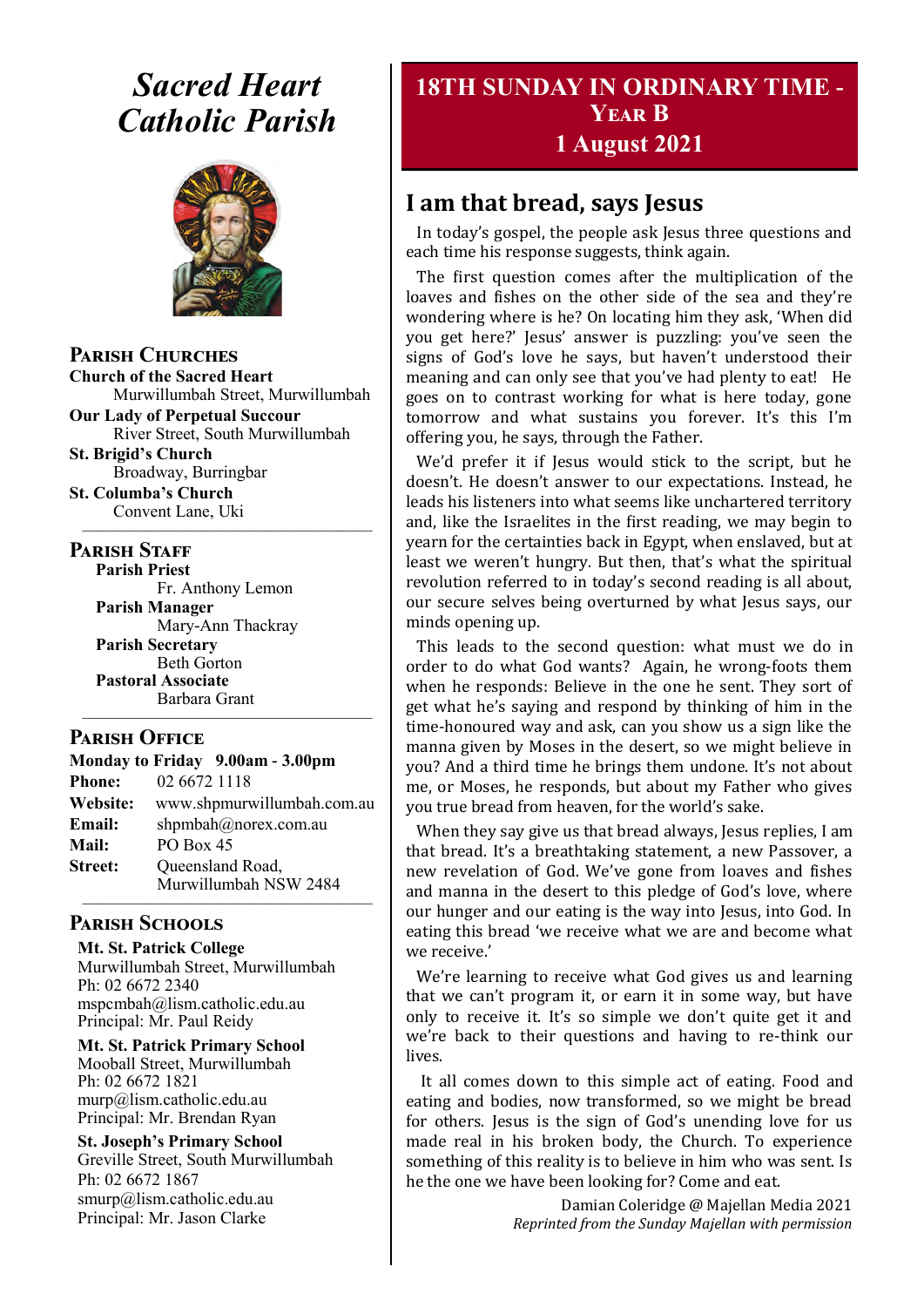# This week in the Parish  $1 - 8$  August

| 18TH SUNDAY IN ORDINARY TIME - Year B<br>8:00 am - Mass<br>10:00 am - Mass<br>12 noon - Baptisms |
|--------------------------------------------------------------------------------------------------|
| Rosary & Prayers (see note below)                                                                |
| 5:30 pm - Mass                                                                                   |
| 12 noon - Legion of Mary Prayers (see note below)<br>12:20 pm - Mass                             |
| 8:15 am - Mass<br>9:00 am - Legion of Mary - South Meeting Room                                  |
| THE TRANSFIGURATION OF THE LORD<br>12:00 pm - Mass                                               |
| 6:00 pm - Vigil Mass                                                                             |
| ST MARY OF THE CROSS - Year B<br>8:00 am - Mass<br>10:00 am - Mass                               |
|                                                                                                  |



#### **Seating in the Church** Please remember to turn over the small **'Please Sit Here'** card where you sit in the church during Mass. This tells the<br>volunteer cleaners where volunteer someone has been sitting during Mass.

### **Reconciliation**

Saturday : 5.30pm - 5.50pm Sunday: 7.30am - 7.50am

## **Please Pray For:**

**Recently Deceased:**

Phil Marshall (ex teacher MSPC), Carolyn Zambelli, Theresa Orodani, Marjorie Payton

**Anniversaries:**  Andrew Quan **Those Who Are Sick:**  James Wallace

*Readings for today and next Sunday:*  **18th Sunday in Ordinary Time - Year B**  Ex 16:2-4, 12-15; Eph 4:17, 20-24; Jn 6:24-35 **ST MARY OF THE CROSS - Year B**  1 Kg 17:8-16; Col 3:12-17; Mt 6:25-34

## **Reading Roster:**

**7/8 August - St Mary of the Cross 6pm Vigil:** Margaret Mumford **Sunday 8am:** Jan Bruce **Sunday 10am:** Mary-Ann Thackray

This weekend Fr Anthony will be using Preface of Ordinary Time I and Eucharistic Prayer II.

#### **Wednesday Word**

Limited copies of Wednesday Word, with this weekend's readings, are available for you in the Church.



## **BAPTISM**:

Please welcome **Imogen Marjorie Johnston** to our faith community.

**Rosary & Prayers** for God's Precious Infants and the Unborn Child - Monday 2 August - 9am - Sacred Heart Church Prayer Chapel. Pregnancy Help Line: 1300 139 313

## **Legion of Mary**



**The Legion of Mary** is a lay apostolic association of Catholics who, with the sanction of the Church and under the powerful leadership of Mary Immaculate, Mediatrix of All Graces, serve the Church and their neighbor on a voluntary basis in about 170 countries.

The first meeting of the Legion of Mary took place in Dublin, Ireland on 7 September, 1921.

The object of the **Legion of Mary** is the glory of God through the holiness of its members developed by prayer and active co-operation in Mary's and the Church's work.

The Legion invites all parishioners to join us on **Wednesday 4 August at 12 noon for Legion Prayers, followed by Mass at 12:20 pm,** to honour Our Blessed Mother in this **CENTENARY** of the **LEGION of MARY.**

I am the bread of life, says the Lord; whoever comes to me will not hunger and whoever believes in me will not thirst. *- John 6:35*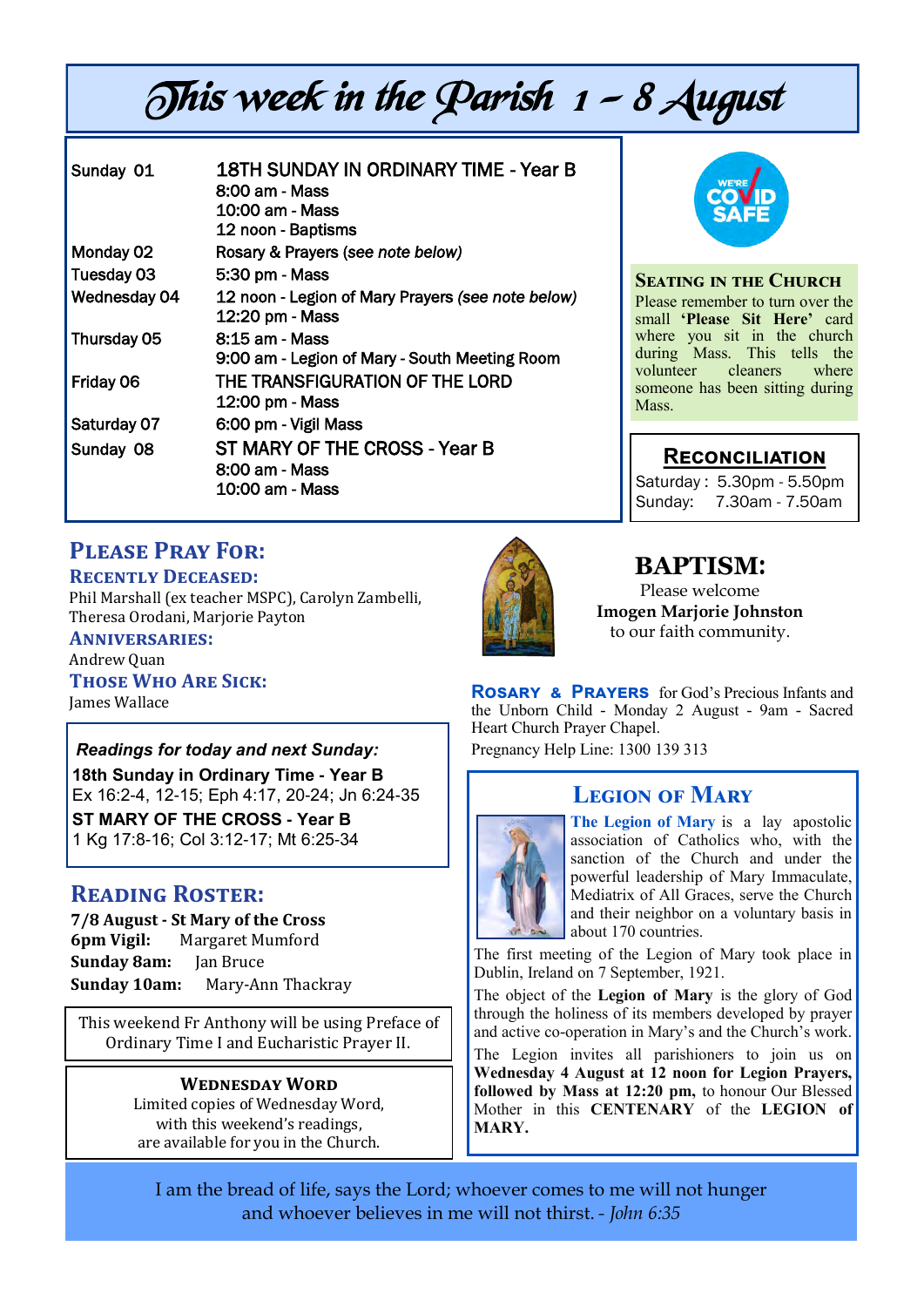

Are you thinking of<br>becoming a Catholic?

## **INVITATION TO ALL WHO WOULD Like To Know About THE CATHOLIC FAITH**

#### **RCIA –A Journey in Faith**

Since Jesus invited His first followers to "Come, follow me", the image of journey has been used to describe Christian discipleship.

## **The Right of Christian Initiation of**

**ADULTS - RCIA** programme provides a setting where the Catholic faith can be explored and the journey of faith can be celebrated within the local Church community.

The RCIA Programme begins with an Enquiry Night to assist:

- Those who might be considering joining our Catholic community.
- Those who would like to know more about the RCIA programme.
- Those parishioners who are interested in supporting our candidates.
- Those who wish to know more about their Faith.

If you are interested to learn more about the Catholic Faith, please phone Barbara at the Parish Office 6672 1118 or email at shpmbah@norex.com.au

#### **Assisted Suicide Legislation (on line petition) …**

Sydney Archbishop Anthony Fisher OP says Independent Sydney MP Alex Greenwich's plan to introduce a euthanasia bill to the New South Wales Parliament is "particularly insensitive" during the pandemic.

Archbishop Fisher said the "state-sanctioned killing of the sick, elderly and frail of New South Wales is the last thing we need right now".

"I call on the Government to keep us focused on the present challenges and once they have been met, let us focus on medicine at its best and not its most lethal. If anyone in the parish wants to object to the proposed

Assisted Suicide legislation, please follow the link: [https://comms.sydneycatholic.org/v/75218/7085317/](https://comms.sydneycatholic.org/v/75218/7085317/email.html?k=z02TQjPMSNHDuvS-Hs8KHTIpRUOPzHX1v2VeEwNddmU) [email.html?k=z02TQjPMSNHDuvS](https://comms.sydneycatholic.org/v/75218/7085317/email.html?k=z02TQjPMSNHDuvS-Hs8KHTIpRUOPzHX1v2VeEwNddmU)-[Hs8KHTIpRUOPzHX1v2VeEwNddmU](https://comms.sydneycatholic.org/v/75218/7085317/email.html?k=z02TQjPMSNHDuvS-Hs8KHTIpRUOPzHX1v2VeEwNddmU)

## **Vinnies Winter Appeal** Donate Now

*Lives can change when you choose to help* Throughout July you can make your donations to the Vinnies Winter Appeal.

Donations can be made:

- ◆ in the Church today
- $\bullet$  in the envelopes provided for those asking for a receipt
- online: https://donate.vinnies.org.au/ winterappeal

Thank you for your generous support!



#### **SACRAMENT OF CONFIRMATION**

#### **Confirmation Parent Meeting**

Tuesday 5 October - 6.30pm Sacred Heart Church *Children in Year 3 or older are eligible to make their Confirmation.*

> **Retreat Day:** Wednesday 3 November

**Sacrament of Confirmation** Wednesday 3 November

#### **Focus On Your Faith**

Cycle 6 registrations for Courses with the Virtual Learning Community for Faith Formation (VLCFF) are now open. (Open - 7 July; Close - 13 August)

Visit: htts://stagnesparish.org.au/our-faith/virtuallearning-community/

Or visit the St Agnes Parish Port Macquarie website, under "Our Faith", for a list of available courses and how to register.

Contact Tony Worner -

VLCFF.LismoreDiocese@stagnesparish.org.au